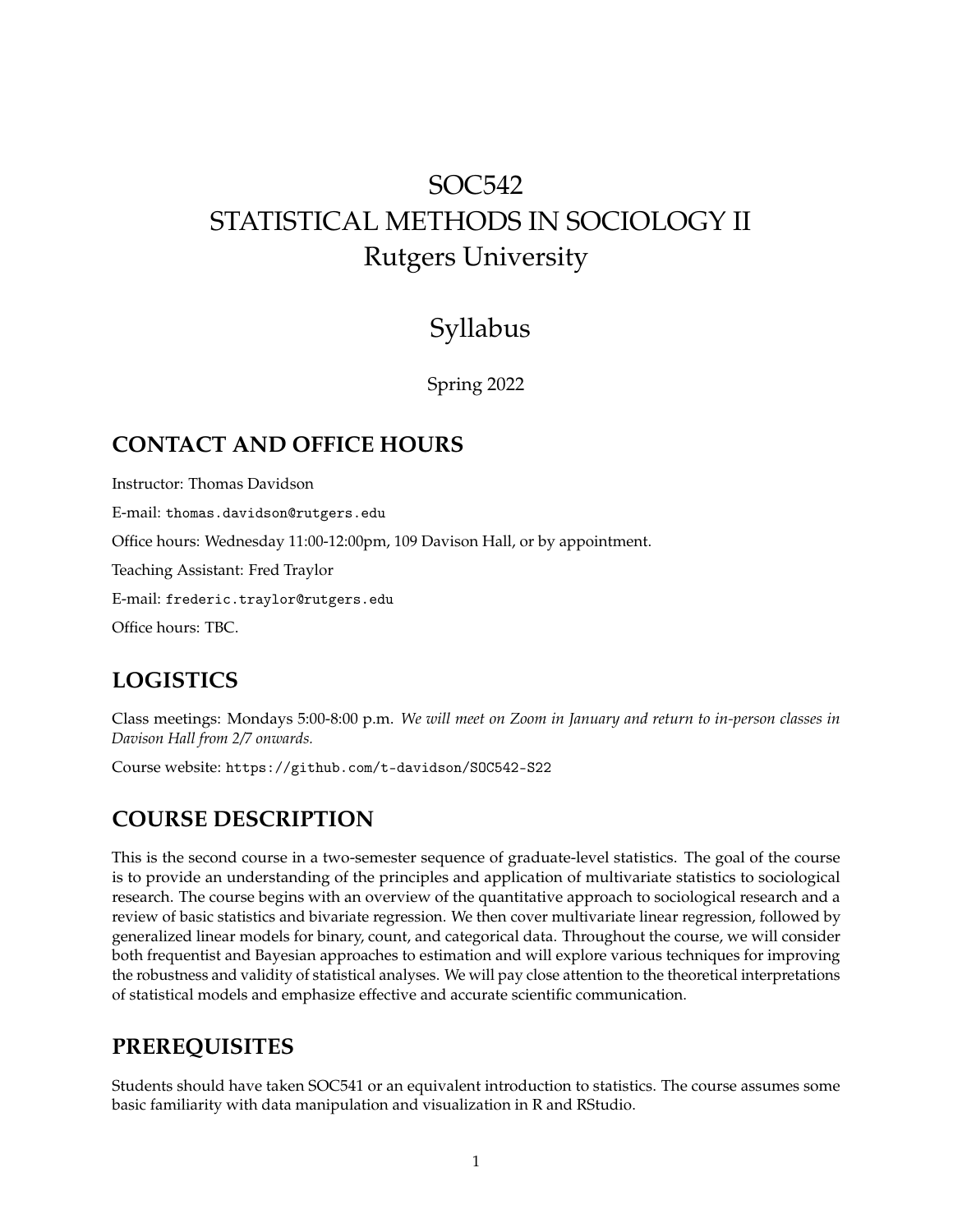## **LEARNING GOALS**

By the end of the semester, students will:

- Be proficient in preparing datasets, running basic descriptive analyses, and producing informative data visualizations using R.
- Understand the conceptual underpinnings and assumptions of multiple regression and generalized linear models
- Be able to conduct and interpret various different forms of multivariate statistical models
- Be familiar with and proficient in handling interaction effects, non-linear relationships, and violations of assumptions in multiple regression analyses
- Understand and apply frequentist and Bayesian methods for estimation
- Replicate, reassess, and extend quantitative research published in leading sociological journals

## **ASSESSMENT**

- 1. *Homework assignments* (50%): Homework assignments will be used to assess comprehension of materials covered in class. Assignments will be submitted using Github Classroom. Students can work together on the problem sets but must submit assignments individually.
- 2. *Replication paper* (40%). Each student will write a replication paper. The objectives of the replication will be to (a) reproduce a finding published in a leading sociological journal, (b) to assess the robustness of the reporting finding to alternative specifications, and (c) to extend the original analysis.
- 3. *Class presentation* (10%). Each student will present the findings of their replication paper to the class during one of the last two class sessions.

## **READINGS**

There are weekly reading assignments for this course. Students are expected to complete the assigned readings *before* class. Students must purchase copies of the two required texts. Some weeks will also include additional papers published in academic journals. The recommended texts provide useful background material on data analysis and visualization in R. Both are available for free online.

#### *Required*

- Gelman, Andrew, Jennifer Hill, and Aki Vehtari. 2020. *Regression and Other Stories*. Cambridge University Press.
- McElreath, Richard. 2020. *Statistical Rethinking: A Bayesian Course with Examples in R and Stan*. 2nd ed. Chapman and Hall/CRC.

#### *Recommended*

- Wickham, Hadley, and Garrett Grolemund. 2016. *R for Data Science: Import, Tidy, Transform, Visualize, and Model Data*. (*R4DS*). O'Reilly Media, Inc.<https://r4ds.had.co.nz/>
- Healy, Kieran. 2018. *Data Visualization: A Practical Introduction*. Princeton University Press. [https:](https://socviz.co/) [//socviz.co/](https://socviz.co/)

## **POLICIES**

The Rutgers Sociology Department strives to create an environment that supports and affirms diversity in all manifestations, including race, ethnicity, gender, sexual orientation, religion, age, social class, disability status, region/country of origin, and political orientation. We also celebrate diversity of theoretical and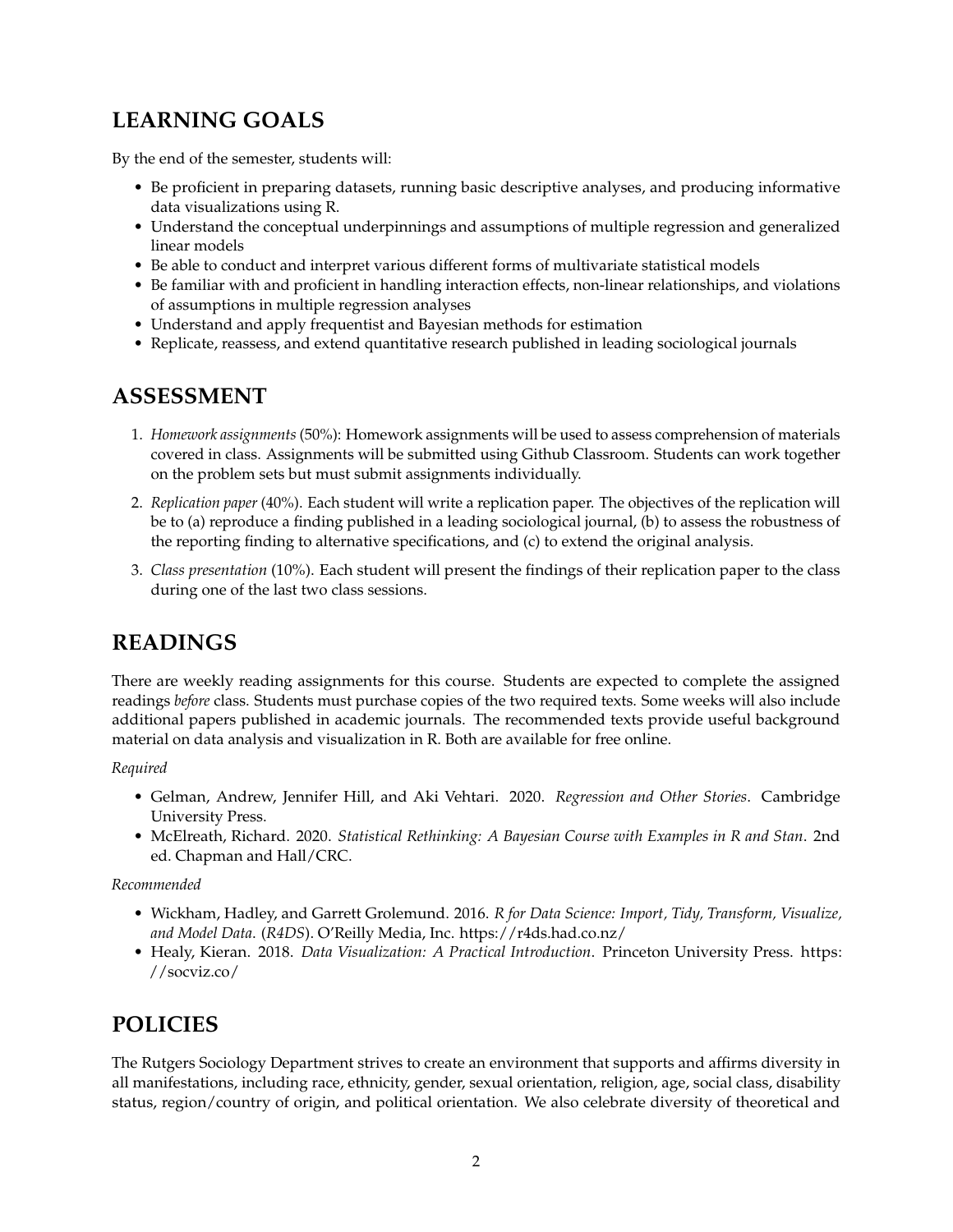methodological perspectives among our faculty and students and seek to create an atmosphere of respect and mutual dialogue. We have zero tolerance for violations of these principles and have instituted clear and respectful procedures for responding to such grievances.

Students must abide by the Code of Student Conduct and the university's Academic Integrity Policy at all times, including during lectures and in participation online. Violations of academic integrity will result in disciplinary action.

In accordance with University policy, if you have a documented disability and require accommodations to obtain equal access in this course, please contact me during the first week of classes. Students with disabilities must be registered with the Office of Student Disability Services and must provide verification of their eligibility for such accommodations.

I will also make additional accommodations due to the COVID-19 pandemic. If you or your family are affected in any way that impedes your ability to participate in this course, please contact me as soon as you can so that we can make necessary arrangements.

## **OUTLINE**

## **Week 1 - January 24 - Statistics review and course overview**

*Readings*

- Gelman, Hill, and Vehtari (GHV) Chapters 1-5
- McElreath Chapter 1
- Imbens, Guido W. 2021. "Statistical Significance, p-Values, and the Reporting of Uncertainty." *Journal of Economic Perspectives* 35 (3): 157–74. [https://doi.org/10.1257/jep.35.3.157.](https://doi.org/10.1257/jep.35.3.157)

#### *Recommended*

• Raftery, Adrian E. 2000. "Statistics in Sociology, 1950–2000." *Journal of the American Statistical Association* 95 (450): 654–61. [https://doi.org/10.1080/01621459.2000.10474245.](https://doi.org/10.1080/01621459.2000.10474245)

### **Week 2 - January 30 - Linear regression with a single predictor**

#### *Readings*

- GHV 6-7
- Freese, Jeremy, and David Peterson. 2017. "Replication in Social Science." *Annual Review of Sociology* 43: 147–65.<https://doi.org/10.1146/annurev-soc-060116-053450>

### **Week 3 - February 7 - Frequentist and Bayesian approaches to estimation**

#### *Readings*

- McElreath 2-3
- GHV 8-9

#### *Recommended*

- Gelman, Andrew. 2014. "How Bayesian Analysis Cracked the Red-State, Blue-State Problem." *Statistical Science* 29 (1). [https://doi.org/10.1214/13-STS458.](https://doi.org/10.1214/13-STS458)
- Kruschke, John K., and Torrin M. Liddell. 2018. "The Bayesian New Statistics: Hypothesis Testing, Estimation, Meta-Analysis, and Power Analysis from a Bayesian Perspective." *Psychonomic Bulletin & Review* 25 (1): 178–206. [https://doi.org/10.3758/s13423-016-1221-4.](https://doi.org/10.3758/s13423-016-1221-4)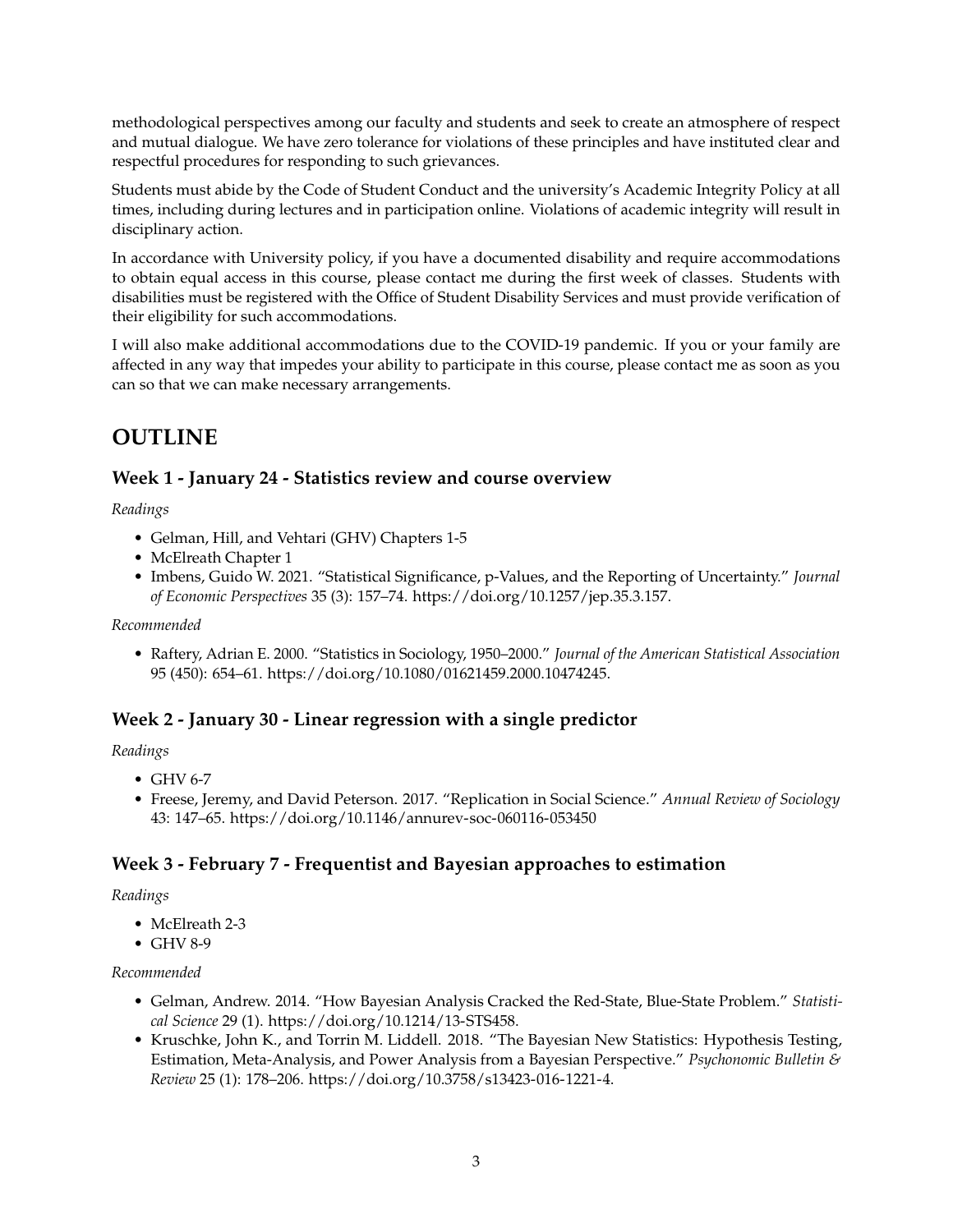- Lynch, Scott M., and Bryce Bartlett. 2019. "Bayesian Statistics in Sociology: Past, Present, and Future." *Annual Review of Sociology* 45 (1): 47–68. [https://doi.org/10.1146/annurev-soc-073018-022457.](https://doi.org/10.1146/annurev-soc-073018-022457)
- Lundberg, Ian, Rebecca Johnson, and Brandon M Stewart. 2021. "What Is Your Estimand? Defining the Target Quantity Connects Statistical Evidence to Theory." *American Sociological Review* 86 (3): 532–65. [https://doi.org/10.1177/00031224211004187.](https://doi.org/10.1177/00031224211004187)

### **Week 4 - February 14 - Multivariate regression**

#### *Readings*

- GHV 10-11 (selections)
- McElreath 4 (selections)

#### **Week 5 - February 21 - Dummy, categorical, and non-linear variables**

#### *Readings*

- GHV 10-12 (selections)
- McElreath 5 (selections)

### **Week 6 - February 28 - Interactions**

#### *Readings*

- GHV 10 (selections)
- McElreath 8

### **Week 7 - March 7 - Model checking and missing data**

#### *Readings*

- GHV 11, 17.3-17.8
- McElreath 6-7 (selections)

#### *Recommended*

- Watts, Duncan J. 2014. "Common Sense and Sociological Explanations." *American Journal of Sociology* 120 (2): 313–51. [https://doi.org/10.1086/678271.](https://doi.org/10.1086/678271)
- Young, Cristobal, and Katherine Holsteen. 2017. "Model Uncertainty and Robustness: A Computational Framework for Multimodel Analysis." *Sociological Methods & Research* 46 (1): 3–40. [https:](https://doi.org/10.1177/0049124115610347) [//doi.org/10.1177/0049124115610347.](https://doi.org/10.1177/0049124115610347)
- Slez, Adam. 2017. "The Difference Between Instability and Uncertainty: Comment on Young and Holsteen (2017)." *Sociological Methods & Research* 48 (2): 400–430. [https://doi.org/10.1177/0049124117](https://doi.org/10.1177/0049124117729704) [729704.](https://doi.org/10.1177/0049124117729704)
- Muñoz, John, and Cristobal Young. 2018. "We Ran 9 Billion Regressions: Eliminating False Positives through Computational Model Robustness." *Sociological Methodology* 48 (1): 1–33. [https://doi.org/10.1](https://doi.org/10.1177/0081175018777988) [177/0081175018777988.](https://doi.org/10.1177/0081175018777988)
- Molina, Mario, and Filiz Garip. 2019. "Machine Learning for Sociology." *Annual Review of Sociology* 45: 27–45. [https://doi.org/10.1146/annurev-soc-073117-041106.](https://doi.org/10.1146/annurev-soc-073117-041106)

### *SPRING BREAK - No class*

### **Week 8 - March 21 - GLMs I: Binary outcomes and logistic regression**

*Readings*